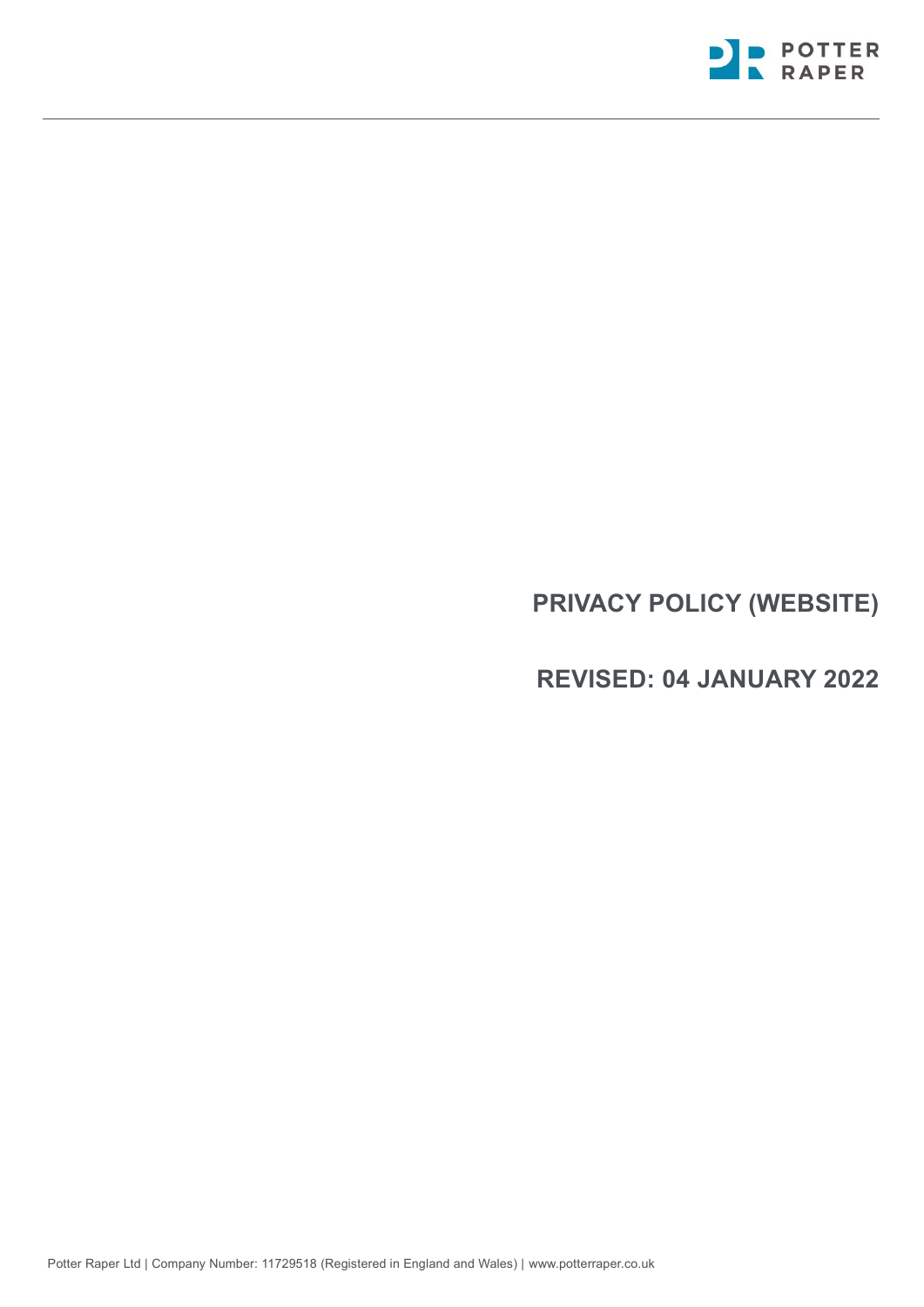# **Contents**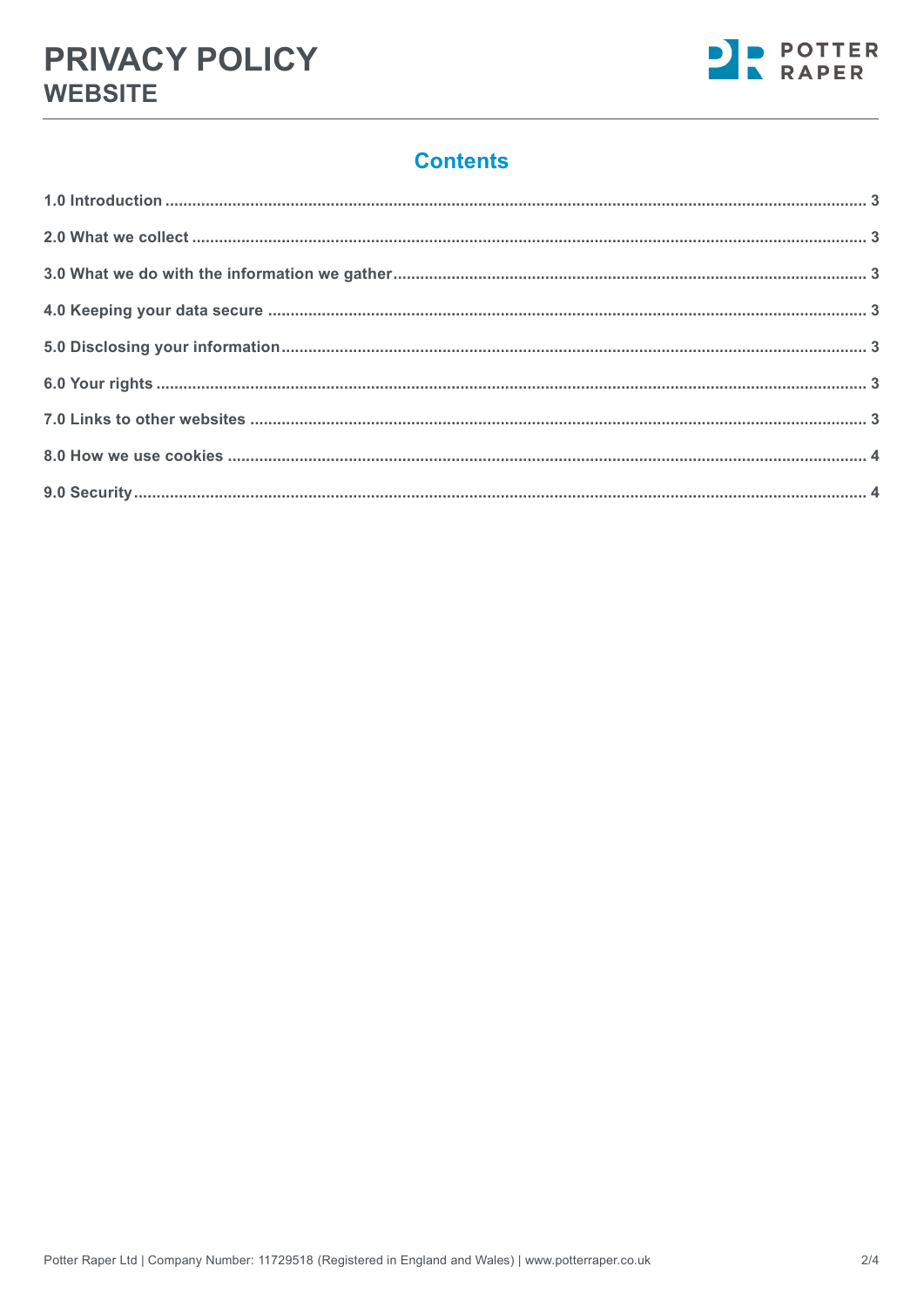

# <span id="page-2-0"></span>**1.0 Introduction**

This privacy policy sets out how Potter Raper Ltd uses and protects any information that you give the company when you use this website. This includes: questions, queries or feedback you leave, including your email address if you send an email through www.potterraper.co.uk, your IP address, details of which version of web browser you use and information on how you use the site; using cookies and page-tagging techniques to help us improve the website.

Potter Raper are committed to protecting your privacy, should we ask you to provide certain information by which you can be identified when using this website. This helps us to: improve the site by monitoring how you use it; respond to any feedback you send us and provide you with information about Potter Raper. You can be assured that the information will only be used in accordance with this privacy statement. Potter Raper is registered as a Data Controller with the Information Commissioner's Office (ICO), Registration Number: Z7417779.

The Company may change this policy from time-to-time by updating this page. You should check this page from timeto-time to ensure that you are happy with any changes.

# <span id="page-2-1"></span>**2.0 What we collect**

We may collect the following information:

- **Name and job title**
- Contact information including email address
- Demographic information such as postcode, preferences and interests

### <span id="page-2-2"></span>**3.0 What we do with the information we gather**

We require this information to understand your needs and provide you with a better service, and in particular for the following reasons:

- $\blacksquare$  Internal record keeping.
- We may use the information to improve our services.
- We may periodically send invitations to events or emails with our news/updates or other information which we think you may find interesting using the email address which you have provided.
- From time-to-time, we may also use your information to contact you for market research purposes. We may contact you by email, telephone or mail. We may use the information to customise the website according to your interests.

#### <span id="page-2-3"></span>**4.0 Keeping your data secure**

Transmitting information over the internet is generally not completely secure. We cannot guarantee the security of your data. Any data you transmit is at your own risk. We have procedures and security features in place to try to keep your data secure once we receive it. We will not share your information with any other organisations for marketing, market research or commercial purposes, and we will not pass on your details to other websites.

# <span id="page-2-4"></span>**5.0 Disclosing your information**

We may pass on your personal information if we have a legal obligation to do so, or if we have to enforce or apply our terms of use and other agreements.

# <span id="page-2-5"></span>**6.0 Your rights**

You can find out what information we hold about you, and ask us not to use any of the information we collect.

#### <span id="page-2-6"></span>**7.0 Links to other websites**

www.potterraper.co.uk contains links to and from other websites. This privacy policy only applies to this website, and does not cover any sites we link to. If you go to another website from this one, read the privacy policy on that website to find out what it does with your information.